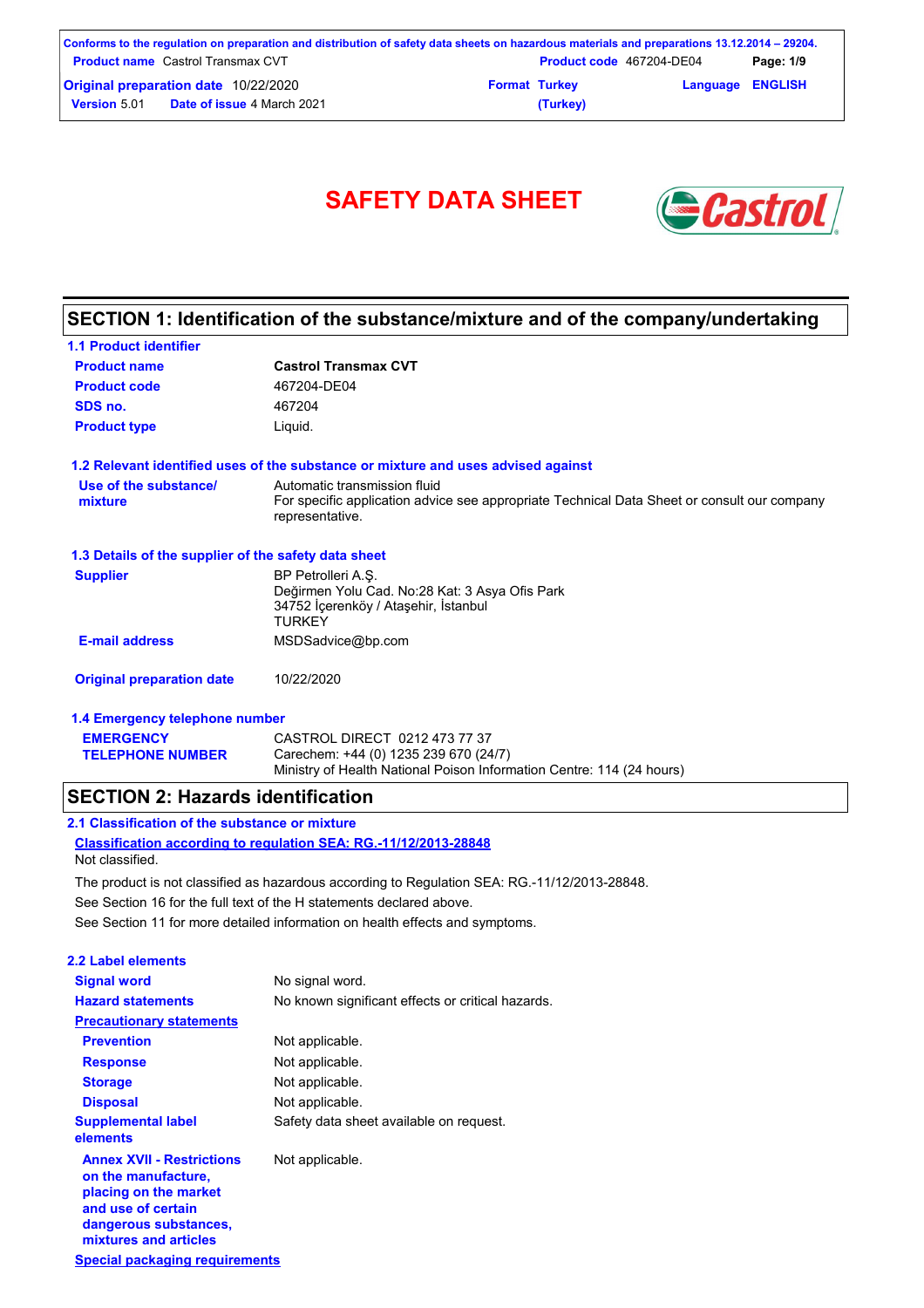|                     | Conforms to the regulation on preparation and distribution of safety data sheets on hazardous materials and preparations 13.12.2014 – 29204. |                      |                                 |                         |           |
|---------------------|----------------------------------------------------------------------------------------------------------------------------------------------|----------------------|---------------------------------|-------------------------|-----------|
|                     | <b>Product name</b> Castrol Transmax CVT                                                                                                     |                      | <b>Product code</b> 467204-DE04 |                         | Page: 2/9 |
|                     | <b>Original preparation date 10/22/2020</b>                                                                                                  | <b>Format Turkey</b> |                                 | <b>Language ENGLISH</b> |           |
| <b>Version 5.01</b> | <b>Date of issue 4 March 2021</b>                                                                                                            |                      | (Turkey)                        |                         |           |

| <b>SECTION 2: Hazards identification</b>                             |                                                                                          |  |  |  |
|----------------------------------------------------------------------|------------------------------------------------------------------------------------------|--|--|--|
| <b>Containers to be fitted</b><br>with child-resistant<br>fastenings | Not applicable.                                                                          |  |  |  |
| <b>Tactile warning of danger</b>                                     | Not applicable.                                                                          |  |  |  |
| 2.3 Other hazards                                                    |                                                                                          |  |  |  |
| <b>Product meets the criteria</b><br>for PBT or vPvB                 | This mixture does not contain any substances that are assessed to be a PBT or a<br>vPvB. |  |  |  |
| Other hazards which do<br>not result in classification               | Defatting to the skin.                                                                   |  |  |  |

# **SECTION 3: Composition/information on ingredients**

#### **3.2 Mixtures** Mixture

Highly refined base oil (IP 346 DMSO extract < 3%). Proprietary performance additives.

| <b>Product/ingredient name</b>                                                                                                                                                                                                                                     | CAS no.     | %         | SEA: RG.-11/12/2013-28848 | <b>Type</b> |
|--------------------------------------------------------------------------------------------------------------------------------------------------------------------------------------------------------------------------------------------------------------------|-------------|-----------|---------------------------|-------------|
| Distillates (petroleum), hydrotreated light<br>paraffinic                                                                                                                                                                                                          | 64742-55-8  | ≥25 - ≤50 | Asp. Tox. 1, H304         | [1] [2]     |
| Distillates (petroleum), hydrotreated heavy<br>paraffinic                                                                                                                                                                                                          | 64742-54-7  | ≥25 - ≤50 | Not classified.           | $[2]$       |
| 2-Propenoic acid, 2-methyl-, butyl ester,<br>polymer with N-[3-(dimethylamino)propyl]<br>-2-methyl-2-propenamide, dodecyl<br>2-methyl-2-propenoate, eicosyl 2-methyl-<br>2-propenoate, hexadecyl 2-methyl-<br>2-propenoate and octadecyl 2-methyl-<br>2-propenoate | 176487-46-0 | ~10       | Eye Irrit. 2, H319        | $[1]$       |
| Lubricating oils (petroleum), C15-30,<br>hydrotreated neutral oil-based                                                                                                                                                                                            | 72623-86-0  | ≤3        | Asp. Tox. 1, H304         | [1] [2]     |
| Distillates (petroleum), hydrotreated light<br>paraffinic                                                                                                                                                                                                          | 64742-55-8  | ≤3        | Not classified.           | $[2]$       |

**See Section 16 for the full text of the H statements declared above.**

**There are no additional ingredients present which, within the current knowledge of the supplier and in the concentrations applicable, are classified as hazardous to health or the environment and hence require reporting in this section.**

Type

[1] Substance classified with a health or environmental hazard

[2] Substance with a workplace exposure limit

[3] Substance meets the criteria for PBT

[4] Substance meets the criteria for vPvB

[5] Additional disclosure due to company policy

Occupational exposure limits, if available, are listed in Section 8.

# **SECTION 4: First aid measures**

| 4.1 Description of first aid measures |                                                                                                                                                                                                                                                     |
|---------------------------------------|-----------------------------------------------------------------------------------------------------------------------------------------------------------------------------------------------------------------------------------------------------|
| <b>Inhalation</b>                     | If inhaled, remove to fresh air. In case of inhalation of decomposition products in a<br>fire, symptoms may be delayed. The exposed person may need to be kept under<br>medical surveillance for 48 hours. Get medical attention if symptoms occur. |
| <b>Ingestion</b>                      | Do not induce vomiting unless directed to do so by medical personnel. Get medical<br>attention if symptoms occur.                                                                                                                                   |
| <b>Skin contact</b>                   | Wash skin thoroughly with soap and water or use recognised skin cleanser.<br>Remove contaminated clothing and shoes. Wash clothing before reuse. Clean<br>shoes thoroughly before reuse. Get medical attention if symptoms occur.                   |
| Eye contact                           | In case of contact, immediately flush eyes with plenty of water for at least 15<br>minutes. Eyelids should be held away from the eyeball to ensure thorough rinsing.<br>Check for and remove any contact lenses. Get medical attention.             |
| <b>Protection of first-aiders</b>     | No action shall be taken involving any personal risk or without suitable training.                                                                                                                                                                  |

#### **4.2 Most important symptoms and effects, both acute and delayed**

See Section 11 for more detailed information on health effects and symptoms.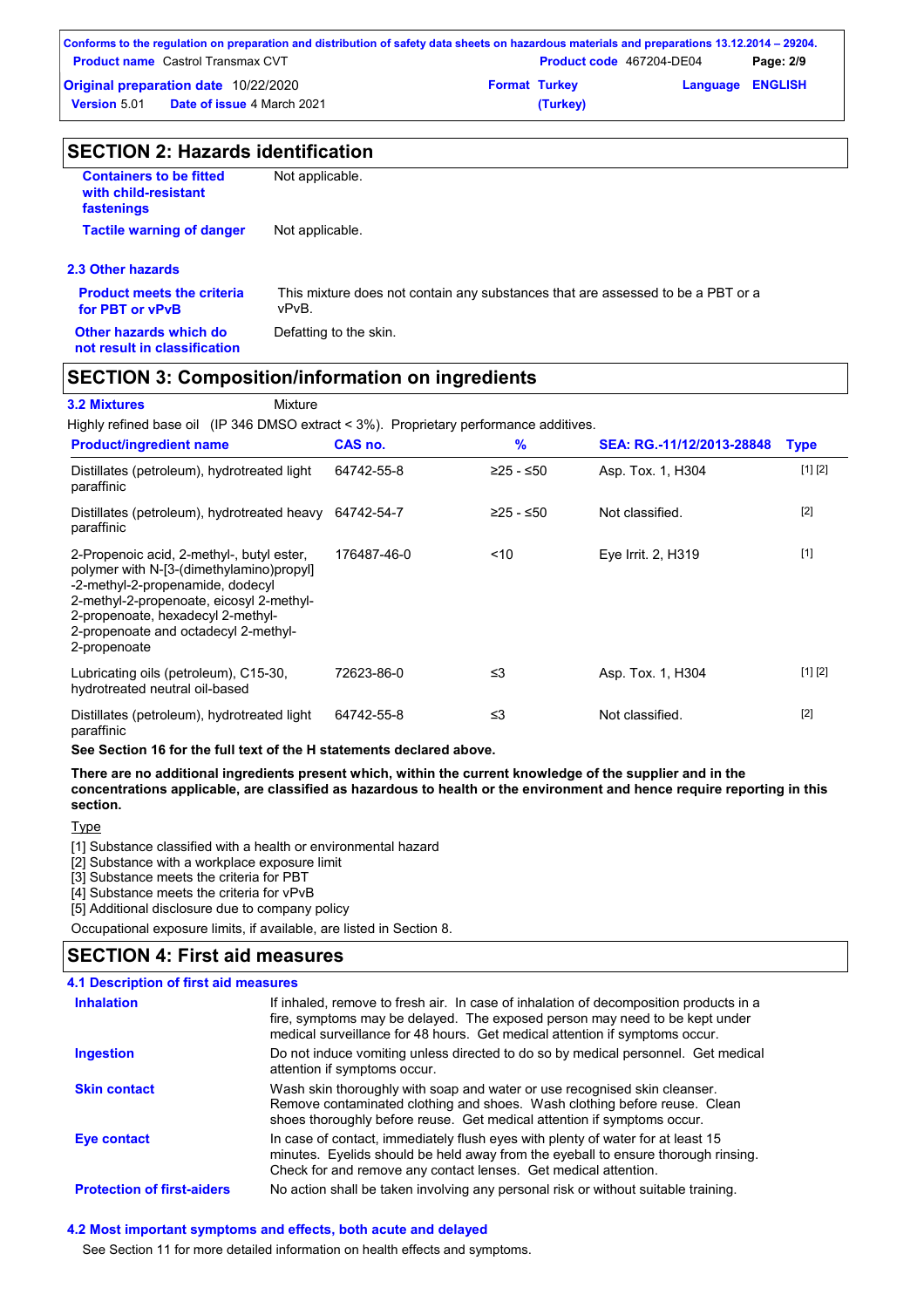| Conforms to the regulation on preparation and distribution of safety data sheets on hazardous materials and preparations 13.12.2014 – 29204. |  |          |                          |           |
|----------------------------------------------------------------------------------------------------------------------------------------------|--|----------|--------------------------|-----------|
| <b>Product name</b> Castrol Transmax CVT                                                                                                     |  |          | Product code 467204-DE04 | Page: 3/9 |
| <b>Original preparation date 10/22/2020</b><br><b>Format Turkey</b>                                                                          |  |          | <b>Language ENGLISH</b>  |           |
| <b>Version 5.01</b><br><b>Date of issue 4 March 2021</b>                                                                                     |  | (Turkey) |                          |           |

| <b>SECTION 4: First aid measures</b>                              |                                                                                                                                                                                                                                                                                                           |  |  |  |
|-------------------------------------------------------------------|-----------------------------------------------------------------------------------------------------------------------------------------------------------------------------------------------------------------------------------------------------------------------------------------------------------|--|--|--|
|                                                                   | 4.3 Indication of any immediate medical attention and special treatment needed                                                                                                                                                                                                                            |  |  |  |
| <b>Notes to physician</b>                                         | Treatment should in general be symptomatic and directed to relieving any effects.<br>In case of inhalation of decomposition products in a fire, symptoms may be delayed.<br>The exposed person may need to be kept under medical surveillance for 48 hours.                                               |  |  |  |
| <b>SECTION 5: Firefighting measures</b>                           |                                                                                                                                                                                                                                                                                                           |  |  |  |
| 5.1 Extinguishing media<br><b>Suitable extinguishing</b><br>media | In case of fire, use foam, dry chemical or carbon dioxide extinguisher or spray.                                                                                                                                                                                                                          |  |  |  |
| <b>Unsuitable extinguishing</b><br>media                          | Do not use water jet.                                                                                                                                                                                                                                                                                     |  |  |  |
| 5.2 Special hazards arising from the substance or mixture         |                                                                                                                                                                                                                                                                                                           |  |  |  |
| <b>Hazards from the</b><br>substance or mixture                   | In a fire or if heated, a pressure increase will occur and the container may burst.                                                                                                                                                                                                                       |  |  |  |
| <b>Hazardous combustion</b><br>products                           | Combustion products may include the following:<br>carbon oxides (CO, CO <sub>2</sub> ) (carbon monoxide, carbon dioxide)<br>nitrogen oxides (NO, $NO2$ etc.)                                                                                                                                              |  |  |  |
| <b>5.3 Advice for firefighters</b>                                |                                                                                                                                                                                                                                                                                                           |  |  |  |
| <b>Special precautions for</b><br>fire-fighters                   | No action shall be taken involving any personal risk or without suitable training. Promptly<br>isolate the scene by removing all persons from the vicinity of the incident if there is a fire.                                                                                                            |  |  |  |
| <b>Special protective</b><br>equipment for fire-fighters          | Fire-fighters should wear positive pressure self-contained breathing apparatus (SCBA) and full<br>turnout gear. Clothing for fire-fighters (including helmets, protective boots and gloves)<br>conforming to European standard EN 469 will provide a basic level of protection for chemical<br>incidents. |  |  |  |

# **SECTION 6: Accidental release measures**

|                                                          | 6.1 Personal precautions, protective equipment and emergency procedures                                                                                                                                                                                                                                                                                                                        |
|----------------------------------------------------------|------------------------------------------------------------------------------------------------------------------------------------------------------------------------------------------------------------------------------------------------------------------------------------------------------------------------------------------------------------------------------------------------|
| For non-emergency<br>personnel                           | No action shall be taken involving any personal risk or without suitable training. Evacuate<br>surrounding areas. Keep unnecessary and unprotected personnel from entering. Do not touch<br>or walk through spilt material. Put on appropriate personal protective equipment. Floors may<br>be slippery; use care to avoid falling.                                                            |
| For emergency responders                                 | If specialised clothing is required to deal with the spillage, take note of any information in<br>Section 8 on suitable and unsuitable materials. See also the information in "For non-<br>emergency personnel".                                                                                                                                                                               |
| <b>6.2 Environmental</b><br>precautions                  | Avoid dispersal of spilt material and runoff and contact with soil, waterways, drains and sewers.<br>Inform the relevant authorities if the product has caused environmental pollution (sewers,<br>waterways, soil or air).                                                                                                                                                                    |
| 6.3 Methods and material for containment and cleaning up |                                                                                                                                                                                                                                                                                                                                                                                                |
| <b>Small spill</b>                                       | Stop leak if without risk. Move containers from spill area. Absorb with an inert material and<br>place in an appropriate waste disposal container. Dispose of via a licensed waste disposal<br>contractor.                                                                                                                                                                                     |
| <b>Large spill</b>                                       | Stop leak if without risk. Move containers from spill area. Prevent entry into sewers, water<br>courses, basements or confined areas. Contain and collect spillage with non-combustible,<br>absorbent material e.g. sand, earth, vermiculite or diatomaceous earth and place in container<br>for disposal according to local regulations. Dispose of via a licensed waste disposal contractor. |
| 6.4 Reference to other<br><b>sections</b>                | See Section 1 for emergency contact information.<br>See Section 5 for firefighting measures.                                                                                                                                                                                                                                                                                                   |
|                                                          | See Section 8 for information on appropriate personal protective equipment.<br>See Section 12 for environmental precautions.                                                                                                                                                                                                                                                                   |
|                                                          | See Section 13 for additional waste treatment information.                                                                                                                                                                                                                                                                                                                                     |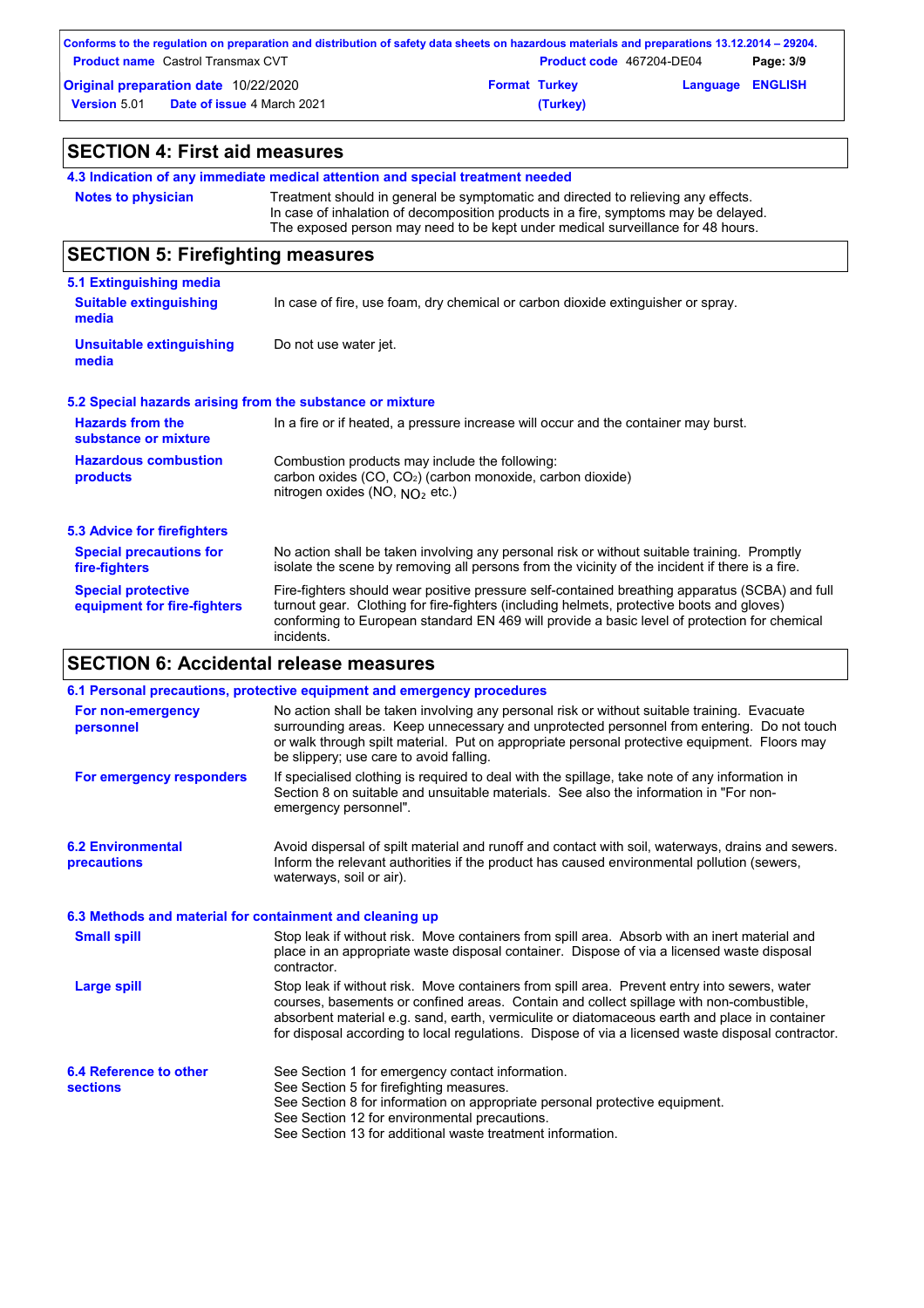|                     | Conforms to the regulation on preparation and distribution of safety data sheets on hazardous materials and preparations 13.12.2014 – 29204. |                      |                                 |                         |           |
|---------------------|----------------------------------------------------------------------------------------------------------------------------------------------|----------------------|---------------------------------|-------------------------|-----------|
|                     | <b>Product name</b> Castrol Transmax CVT                                                                                                     |                      | <b>Product code</b> 467204-DE04 |                         | Page: 4/9 |
|                     | <b>Original preparation date 10/22/2020</b>                                                                                                  | <b>Format Turkey</b> |                                 | <b>Language ENGLISH</b> |           |
| <b>Version 5.01</b> | <b>Date of issue 4 March 2021</b>                                                                                                            |                      | (Turkey)                        |                         |           |

# **SECTION 7: Handling and storage**

| 7.1 Precautions for safe handling                                             |                                                                                                                                                                                                                                                                                                                                                                                                                                                                                                                                                                                             |
|-------------------------------------------------------------------------------|---------------------------------------------------------------------------------------------------------------------------------------------------------------------------------------------------------------------------------------------------------------------------------------------------------------------------------------------------------------------------------------------------------------------------------------------------------------------------------------------------------------------------------------------------------------------------------------------|
| <b>Protective measures</b>                                                    | Put on appropriate personal protective equipment (see Section 8).                                                                                                                                                                                                                                                                                                                                                                                                                                                                                                                           |
| <b>Advice on general</b><br>occupational hygiene                              | Eating, drinking and smoking should be prohibited in areas where this material is handled,<br>stored and processed. Wash thoroughly after handling. Remove contaminated clothing and<br>protective equipment before entering eating areas. See also Section 8 for additional<br>information on hygiene measures.                                                                                                                                                                                                                                                                            |
| <b>7.2 Conditions for safe</b><br>storage, including any<br>incompatibilities | Store in accordance with local regulations. Store in original container protected from direct<br>sunlight in a dry, cool and well-ventilated area, away from incompatible materials (see Section<br>10) and food and drink. Keep container tightly closed and sealed until ready for use. Store and<br>use only in equipment/containers designed for use with this product. Containers that have<br>been opened must be carefully resealed and kept upright to prevent leakage. Do not store in<br>unlabelled containers. Use appropriate containment to avoid environmental contamination. |
| <b>Not suitable</b>                                                           | Prolonged exposure to elevated temperature.                                                                                                                                                                                                                                                                                                                                                                                                                                                                                                                                                 |
| 7.3 Specific end use(s)                                                       |                                                                                                                                                                                                                                                                                                                                                                                                                                                                                                                                                                                             |
| <b>Recommendations</b>                                                        | Not available.                                                                                                                                                                                                                                                                                                                                                                                                                                                                                                                                                                              |

## **SECTION 8: Exposure controls/personal protection**

#### **8.1 Control parameters**

#### **Occupational exposure limits**

| <b>Product/ingredient name</b>                                          | <b>Exposure limit values</b>                                                                                               |
|-------------------------------------------------------------------------|----------------------------------------------------------------------------------------------------------------------------|
| Distillates (petroleum), hydrotreated light paraffinic                  | <b>ACGIH TLV (United States).</b><br>TWA: 5 mg/m <sup>3</sup> 8 hours. Issued/Revised: 11/2009 Form: Inhalable<br>fraction |
| Distillates (petroleum), hydrotreated heavy paraffinic                  | <b>ACGIH TLV (United States).</b><br>TWA: 5 mg/m <sup>3</sup> 8 hours. Issued/Revised: 11/2009 Form: Inhalable<br>fraction |
| Lubricating oils (petroleum), C15-30, hydrotreated<br>neutral oil-based | <b>ACGIH TLV (United States).</b><br>TWA: 5 mg/m <sup>3</sup> 8 hours. Issued/Revised: 11/2009 Form: Inhalable<br>fraction |
| Distillates (petroleum), hydrotreated light paraffinic                  | <b>ACGIH TLV (United States).</b><br>TWA: 5 mg/m <sup>3</sup> 8 hours. Issued/Revised: 11/2009 Form: Inhalable<br>fraction |

Whilst specific OELs for certain components may be shown in this section, other components may be present in any mist, vapour or dust produced. Therefore, the specific OELs may not be applicable to the product as a whole and are provided for guidance only.

**Recommended monitoring procedures** If this product contains ingredients with exposure limits, personal, workplace atmosphere or biological monitoring may be required to determine the effectiveness of the ventilation or other control measures and/or the necessity to use respiratory protective equipment. Reference should be made to monitoring standards, such as the following: European Standard EN 689 (Workplace atmospheres - Guidance for the assessment of exposure by inhalation to chemical agents for comparison with limit values and measurement strategy) European Standard EN 14042 (Workplace atmospheres - Guide for the application and use of procedures for the assessment of exposure to chemical and biological agents) European Standard EN 482 (Workplace atmospheres - General requirements for the performance of procedures for the measurement of chemical agents) Reference to national guidance documents for methods for the determination of hazardous substances will also be required.

| <b>8.2 Exposure controls</b>                      |                                                                                                                                                                                                                                                                                                                                                                                                                                                                                                                                                   |
|---------------------------------------------------|---------------------------------------------------------------------------------------------------------------------------------------------------------------------------------------------------------------------------------------------------------------------------------------------------------------------------------------------------------------------------------------------------------------------------------------------------------------------------------------------------------------------------------------------------|
| <b>Appropriate engineering</b><br><b>controls</b> | All activities involving chemicals should be assessed for their risks to health, to ensure<br>exposures are adequately controlled. Personal protective equipment should only be considered<br>after other forms of control measures (e.g. engineering controls) have been suitably evaluated.<br>Personal protective equipment should conform to appropriate standards, be suitable for use, be<br>kept in good condition and properly maintained.                                                                                                |
|                                                   | Your supplier of personal protective equipment should be consulted for advice on selection and<br>appropriate standards. For further information contact your national organisation for standards.<br>Provide exhaust ventilation or other engineering controls to keep the relevant airborne<br>concentrations below their respective occupational exposure limits.<br>The final choice of protective equipment will depend upon a risk assessment. It is important to<br>ensure that all items of personal protective equipment are compatible. |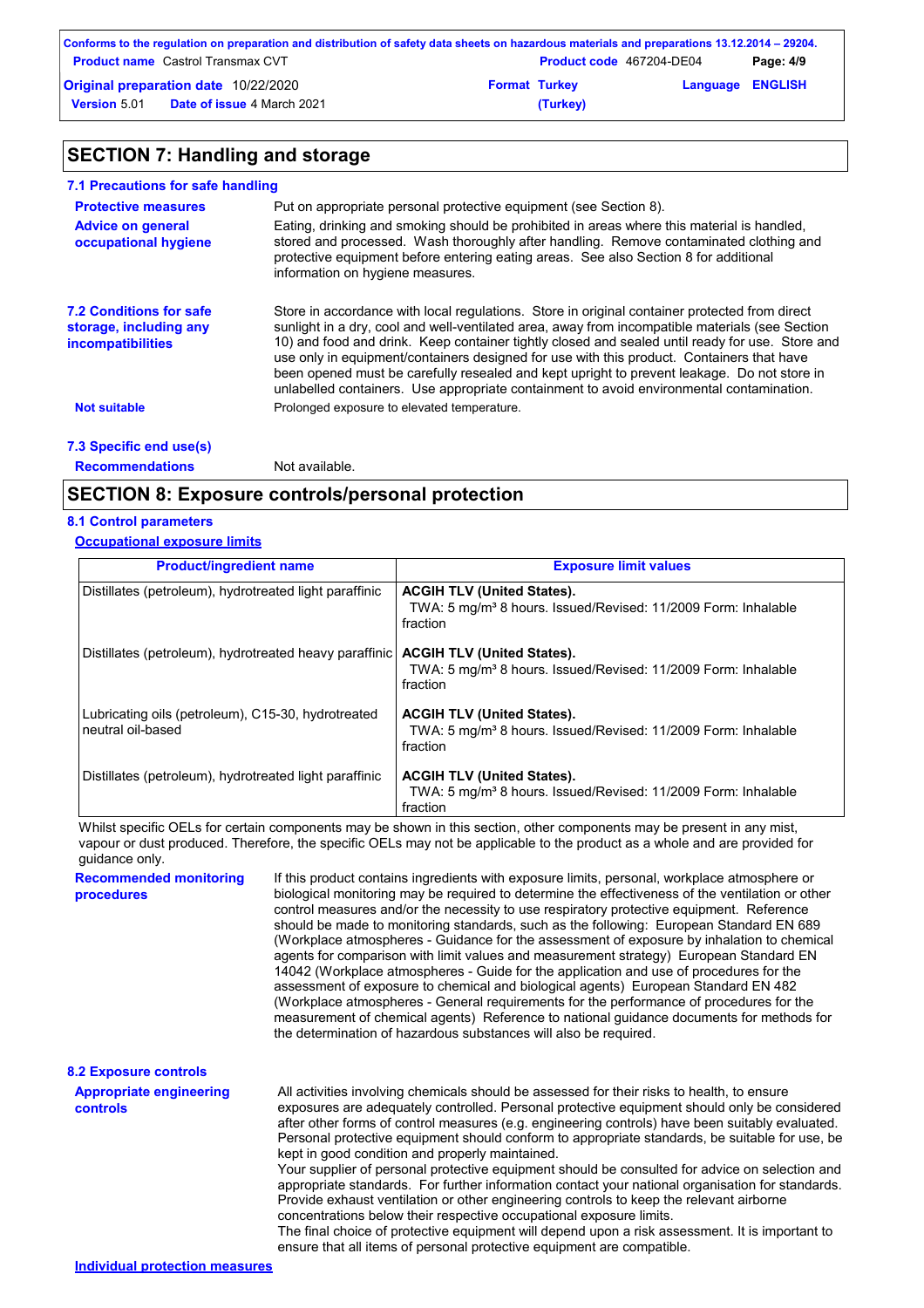| Conforms to the regulation on preparation and distribution of safety data sheets on hazardous materials and preparations 13.12.2014 – 29204. |                                          |                      |                          |                         |           |
|----------------------------------------------------------------------------------------------------------------------------------------------|------------------------------------------|----------------------|--------------------------|-------------------------|-----------|
|                                                                                                                                              | <b>Product name</b> Castrol Transmax CVT |                      | Product code 467204-DE04 |                         | Page: 5/9 |
| <b>Original preparation date 10/22/2020</b>                                                                                                  |                                          | <b>Format Turkey</b> |                          | <b>Language ENGLISH</b> |           |
| <b>Version 5.01</b>                                                                                                                          | <b>Date of issue 4 March 2021</b>        |                      | (Turkey)                 |                         |           |

# **SECTION 8: Exposure controls/personal protection**

| <b>Hygiene measures</b>                   | Wash hands, forearms and face thoroughly after handling chemical products, before eating,<br>smoking and using the lavatory and at the end of the working period. Appropriate techniques<br>should be used to remove potentially contaminated clothing. Wash contaminated clothing<br>before reusing. Ensure that eyewash stations and safety showers are close to the workstation<br>location.                                                                                                                                                                                                                                                                                                                                                                                              |
|-------------------------------------------|----------------------------------------------------------------------------------------------------------------------------------------------------------------------------------------------------------------------------------------------------------------------------------------------------------------------------------------------------------------------------------------------------------------------------------------------------------------------------------------------------------------------------------------------------------------------------------------------------------------------------------------------------------------------------------------------------------------------------------------------------------------------------------------------|
| <b>Respiratory protection</b>             | In case of insufficient ventilation, wear suitable respiratory equipment.<br>The correct choice of respiratory protection depends upon the chemicals being handled, the<br>conditions of work and use, and the condition of the respiratory equipment. Safety procedures<br>should be developed for each intended application. Respiratory protection equipment should<br>therefore be chosen in consultation with the supplier/manufacturer and with a full assessment<br>of the working conditions.                                                                                                                                                                                                                                                                                        |
| <b>Eye/face protection</b>                | Safety glasses with side shields.                                                                                                                                                                                                                                                                                                                                                                                                                                                                                                                                                                                                                                                                                                                                                            |
| <b>Skin protection</b>                    |                                                                                                                                                                                                                                                                                                                                                                                                                                                                                                                                                                                                                                                                                                                                                                                              |
| <b>Hand protection</b>                    | Wear protective gloves if prolonged or repeated contact is likely. Wear chemical resistant<br>gloves. Recommended: Nitrile gloves. The correct choice of protective gloves depends upon<br>the chemicals being handled, the conditions of work and use, and the condition of the gloves<br>(even the best chemically resistant glove will break down after repeated chemical exposures).<br>Most gloves provide only a short time of protection before they must be discarded and replaced.<br>Because specific work environments and material handling practices vary, safety procedures<br>should be developed for each intended application. Gloves should therefore be chosen in<br>consultation with the supplier/manufacturer and with a full assessment of the working<br>conditions. |
| <b>Skin and body</b>                      | Use of protective clothing is good industrial practice.<br>Personal protective equipment for the body should be selected based on the task being<br>performed and the risks involved and should be approved by a specialist before handling this<br>product.<br>Cotton or polyester/cotton overalls will only provide protection against light superficial<br>contamination that will not soak through to the skin. Overalls should be laundered on a regular<br>basis. When the risk of skin exposure is high (e.g. when cleaning up spillages or if there is a<br>risk of splashing) then chemical resistant aprons and/or impervious chemical suits and boots<br>will be required.                                                                                                        |
| <b>Environmental exposure</b><br>controls | Emissions from ventilation or work process equipment should be checked to ensure they<br>comply with the requirements of environmental protection legislation. In some cases, fume<br>scrubbers, filters or engineering modifications to the process equipment will be necessary to<br>reduce emissions to acceptable levels.                                                                                                                                                                                                                                                                                                                                                                                                                                                                |

# **SECTION 9: Physical and chemical properties**

### **9.1 Information on basic physical and chemical properties**

| <b>Appearance</b>                                 |                                                                         |
|---------------------------------------------------|-------------------------------------------------------------------------|
| <b>Physical state</b>                             | Liquid.                                                                 |
| <b>Colour</b>                                     | Red.                                                                    |
| Odour                                             | Not available.                                                          |
| <b>Odour threshold</b>                            | Not available.                                                          |
| pH                                                | Not applicable.                                                         |
| <b>Melting point/freezing point</b>               | Not available.                                                          |
| Initial boiling point and boiling                 | Not available.                                                          |
| range                                             |                                                                         |
| <b>Pour point</b>                                 | -45 $^{\circ}$ C                                                        |
| <b>Flash point</b>                                | Open cup: >160°C (>320°F) [Cleveland.]                                  |
| <b>Evaporation rate</b>                           | Not available.                                                          |
| <b>Flammability (solid, gas)</b>                  | Not applicable. Based on - Physical state                               |
| <b>Upper/lower flammability or</b>                | Not available.                                                          |
| explosive limits                                  |                                                                         |
|                                                   |                                                                         |
| <b>Vapour pressure</b>                            | Not available.                                                          |
| <b>Vapour density</b>                             | Not available.                                                          |
| <b>Relative density</b>                           | Not available.                                                          |
| <b>Density</b>                                    | $<$ 1000 kg/m <sup>3</sup> (<1 g/cm <sup>3</sup> ) at 15 <sup>°</sup> C |
| <b>Solubility(ies)</b>                            | insoluble in water.                                                     |
| <b>Partition coefficient: n-octanol/</b><br>water | Not available.                                                          |
| <b>Auto-ignition temperature</b>                  | Not available.                                                          |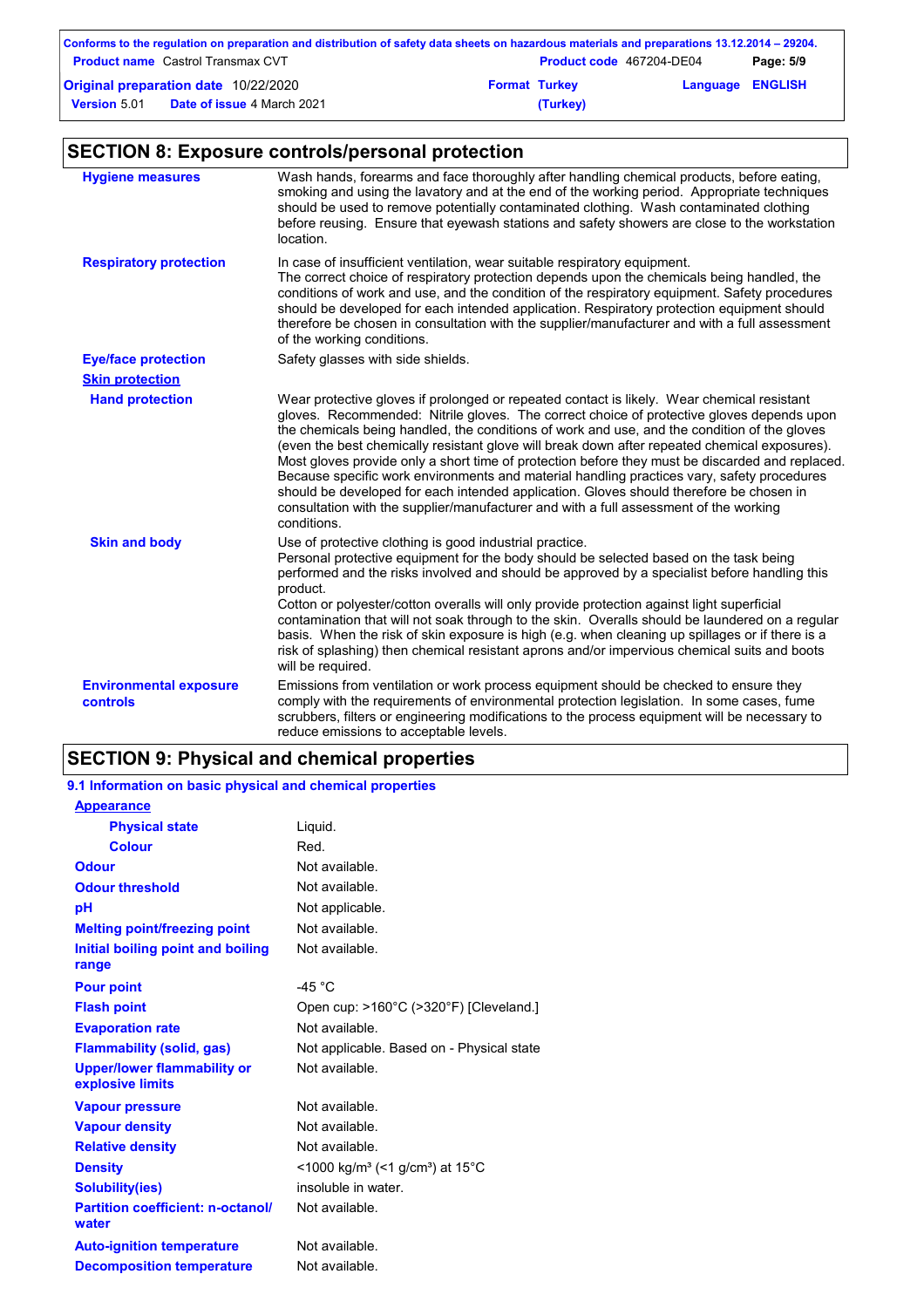| Conforms to the regulation on preparation and distribution of safety data sheets on hazardous materials and preparations 13.12.2014 – 29204. |                                             |                      |                          |                         |           |
|----------------------------------------------------------------------------------------------------------------------------------------------|---------------------------------------------|----------------------|--------------------------|-------------------------|-----------|
|                                                                                                                                              | <b>Product name</b> Castrol Transmax CVT    |                      | Product code 467204-DE04 |                         | Page: 6/9 |
|                                                                                                                                              | <b>Original preparation date 10/22/2020</b> | <b>Format Turkey</b> |                          | <b>Language ENGLISH</b> |           |
| <b>Version 5.01</b>                                                                                                                          | <b>Date of issue 4 March 2021</b>           |                      | (Turkey)                 |                         |           |

| <b>SECTION 9: Physical and chemical properties</b> |                                                                                                                                           |  |  |
|----------------------------------------------------|-------------------------------------------------------------------------------------------------------------------------------------------|--|--|
| <b>Viscosity</b>                                   | Kinematic: $33.81$ mm <sup>2</sup> /s $(33.81 \text{ cSt})$ at $40^{\circ}$ C<br>Kinematic: 7.146 mm <sup>2</sup> /s (7.146 cSt) at 100°C |  |  |
| <b>Explosive properties</b>                        | Not available.                                                                                                                            |  |  |
| <b>Oxidising properties</b>                        | Not available.                                                                                                                            |  |  |

### **9.2 Other information**

No additional information.

| <b>SECTION 10: Stability and reactivity</b>       |                                                                                                                                                                         |  |  |  |
|---------------------------------------------------|-------------------------------------------------------------------------------------------------------------------------------------------------------------------------|--|--|--|
| <b>10.1 Reactivity</b>                            | No specific test data available for this product. Refer to Conditions to avoid and Incompatible<br>materials for additional information.                                |  |  |  |
| <b>10.2 Chemical stability</b>                    | The product is stable.                                                                                                                                                  |  |  |  |
| <b>10.3 Possibility of</b><br>hazardous reactions | Under normal conditions of storage and use, hazardous reactions will not occur.<br>Under normal conditions of storage and use, hazardous polymerisation will not occur. |  |  |  |
| <b>10.4 Conditions to avoid</b>                   | Avoid all possible sources of ignition (spark or flame).                                                                                                                |  |  |  |
| <b>10.5 Incompatible materials</b>                | Reactive or incompatible with the following materials: oxidising materials.                                                                                             |  |  |  |
| <b>10.6 Hazardous</b><br>decomposition products   | Under normal conditions of storage and use, hazardous decomposition products should not be<br>produced.                                                                 |  |  |  |

# **SECTION 11: Toxicological information**

| 11.1 Information on toxicological effects          |                                                                                                                             |
|----------------------------------------------------|-----------------------------------------------------------------------------------------------------------------------------|
| <b>Information on likely</b><br>routes of exposure | Routes of entry anticipated: Dermal, Inhalation.                                                                            |
| <b>Potential acute health effects</b>              |                                                                                                                             |
| <b>Inhalation</b>                                  | Exposure to decomposition products may cause a health hazard. Serious effects may be<br>delayed following exposure.         |
| <b>Ingestion</b>                                   | No known significant effects or critical hazards.                                                                           |
| <b>Skin contact</b>                                | Defatting to the skin. May cause skin dryness and irritation.                                                               |
| <b>Eye contact</b>                                 | No known significant effects or critical hazards.                                                                           |
|                                                    | Symptoms related to the physical, chemical and toxicological characteristics                                                |
| <b>Inhalation</b>                                  | May be harmful by inhalation if exposure to vapour, mists or fumes resulting from thermal<br>decomposition products occurs. |
| <b>Ingestion</b>                                   | No specific data.                                                                                                           |
| <b>Skin contact</b>                                | Adverse symptoms may include the following:<br>irritation<br>dryness<br>cracking                                            |
| <b>Eye contact</b>                                 | No specific data.                                                                                                           |
|                                                    | Delayed and immediate effects as well as chronic effects from short and long-term exposure                                  |
| <b>Inhalation</b>                                  | Overexposure to the inhalation of airborne droplets or aerosols may cause irritation of the<br>respiratory tract.           |
| <b>Ingestion</b>                                   | Ingestion of large quantities may cause nausea and diarrhoea.                                                               |
| <b>Skin contact</b>                                | Prolonged or repeated contact can defat the skin and lead to irritation and/or dermatitis.                                  |
| <b>Eye contact</b>                                 | Potential risk of transient stinging or redness if accidental eye contact occurs.                                           |
| <b>Potential chronic health effects</b>            |                                                                                                                             |
| <b>General</b>                                     | No known significant effects or critical hazards.                                                                           |
| <b>Carcinogenicity</b>                             | No known significant effects or critical hazards.                                                                           |
| <b>Mutagenicity</b>                                | No known significant effects or critical hazards.                                                                           |
| <b>Developmental effects</b>                       | No known significant effects or critical hazards.                                                                           |
| <b>Fertility effects</b>                           | No known significant effects or critical hazards.                                                                           |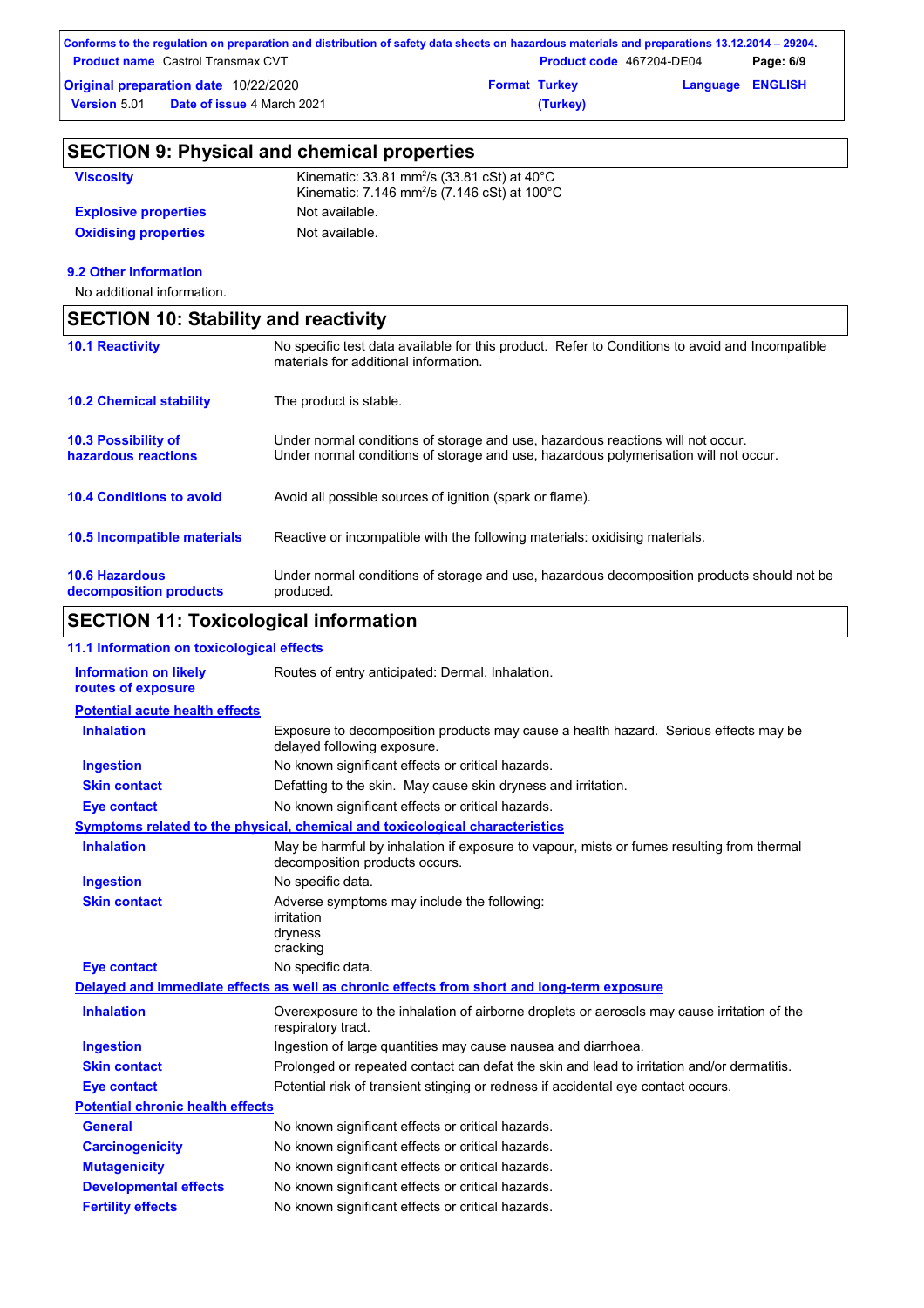| Conforms to the regulation on preparation and distribution of safety data sheets on hazardous materials and preparations 13.12.2014 – 29204. |                      |                                 |                         |           |  |
|----------------------------------------------------------------------------------------------------------------------------------------------|----------------------|---------------------------------|-------------------------|-----------|--|
| <b>Product name</b> Castrol Transmax CVT                                                                                                     |                      | <b>Product code</b> 467204-DE04 |                         | Page: 7/9 |  |
| <b>Original preparation date 10/22/2020</b>                                                                                                  | <b>Format Turkey</b> |                                 | <b>Language ENGLISH</b> |           |  |
| <b>Date of issue 4 March 2021</b><br><b>Version 5.01</b>                                                                                     |                      | (Turkey)                        |                         |           |  |

### **SECTION 12: Ecological information**

#### **12.1 Toxicity**

**Environmental hazards** Not classified as dangerous

#### **12.2 Persistence and degradability**

Not expected to be rapidly degradable.

#### **12.3 Bioaccumulative potential**

This product is not expected to bioaccumulate through food chains in the environment.

| <b>12.4 Mobility in soil</b>                                  |                                                                      |
|---------------------------------------------------------------|----------------------------------------------------------------------|
| <b>Soil/water partition</b><br>coefficient (K <sub>oc</sub> ) | Not available.                                                       |
| <b>Mobility</b>                                               | Spillages may penetrate the soil causing ground water contamination. |

#### **12.5 Results of PBT and vPvB assessment**

This mixture does not contain any substances that are assessed to be a PBT or a vPvB.

#### **12.6 Other adverse effects**

Spills may form a film on water surfaces causing physical damage to organisms. Oxygen transfer could also be impaired. **Other ecological information**

### **SECTION 13: Disposal considerations**

#### **13.1 Waste treatment methods**

**Special precautions** This material and its container must be disposed of in a safe way. Care should be taken when handling emptied containers that have not been cleaned or rinsed out. Empty containers or liners **Methods of disposal** The generation of waste should be avoided or minimised wherever possible. Significant quantities of waste product residues should not be disposed of via the foul sewer but processed in a suitable effluent treatment plant. Dispose of surplus and non-recyclable products via a licensed waste disposal contractor. Disposal of this product, solutions and any by-products should at all times comply with the requirements of environmental protection and waste disposal legislation and any regional local authority requirements. Waste packaging should be recycled. Incineration or landfill should only be considered when recycling is not feasible. This material and its container must be disposed of in a safe way. Empty containers or liners may retain some product residues. Avoid dispersal of spilt material and runoff and contact with soil, waterways, drains and sewers.

> may retain some product residues. Empty containers represent a fire hazard as they may contain flammable product residues and vapour. Never weld, solder or braze empty containers. Avoid dispersal of spilt material and runoff and contact with soil, waterways, drains and sewers.

## **SECTION 14: Transport information**

|                                           | <b>ADR/RID</b> | <b>ADN</b>               | <b>IMDG</b>    | <b>IATA</b>    |
|-------------------------------------------|----------------|--------------------------|----------------|----------------|
| 14.1 UN number                            | Not regulated. | Not regulated.           | Not regulated. | Not regulated. |
| 14.2 UN proper<br>shipping name           |                | $\overline{\phantom{0}}$ | ۰              |                |
| <b>14.3 Transport</b><br>hazard class(es) |                | ۰                        | ۰              |                |
| 14.4 Packing<br>group                     |                | ÷                        | ۰              |                |
| 14.5<br><b>Environmental</b><br>hazards   | No.            | No.                      | No.            | No.            |
| <b>Additional</b><br>information          |                | ۰                        | ۰              | ۰              |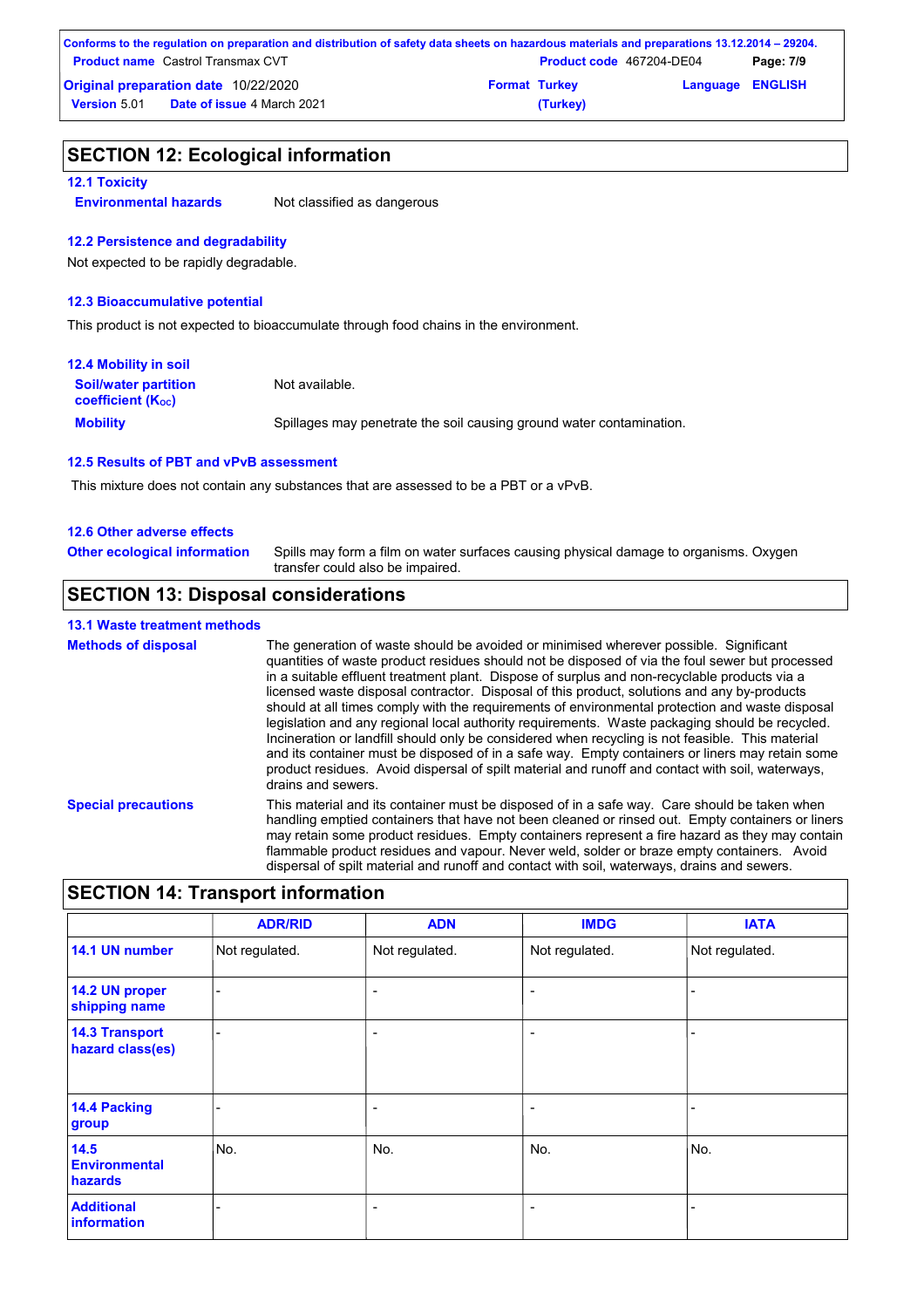|                                             | Conforms to the regulation on preparation and distribution of safety data sheets on hazardous materials and preparations 13.12.2014 – 29204. |                      |                                 |                         |           |
|---------------------------------------------|----------------------------------------------------------------------------------------------------------------------------------------------|----------------------|---------------------------------|-------------------------|-----------|
|                                             | <b>Product name</b> Castrol Transmax CVT                                                                                                     |                      | <b>Product code</b> 467204-DE04 |                         | Page: 8/9 |
| <b>Original preparation date 10/22/2020</b> |                                                                                                                                              | <b>Format Turkey</b> |                                 | <b>Language ENGLISH</b> |           |
| Version 5.01                                | <b>Date of issue 4 March 2021</b>                                                                                                            |                      | (Turkey)                        |                         |           |

# **SECTION 14: Transport information**

**14.6 Special precautions for user**

Not available.

| <b>14.7 Transport in bulk</b> | Not available. |
|-------------------------------|----------------|
| according to <b>IMO</b>       |                |
| <b>instruments</b>            |                |

# **SECTION 15: Regulatory information**

|                                                                 | 15.1 Safety, health and environmental regulations/legislation specific for the substance or mixture                            |
|-----------------------------------------------------------------|--------------------------------------------------------------------------------------------------------------------------------|
| <b>National inventory</b>                                       |                                                                                                                                |
| <b>Australia inventory (AICS)</b>                               | At least one component is not listed.                                                                                          |
| <b>Canada inventory</b>                                         | At least one component is not listed in DSL but all such components are listed in NDSL.                                        |
| <b>China inventory (IECSC)</b>                                  | All components are listed or exempted.                                                                                         |
| <b>Japan inventory (ENCS)</b>                                   | At least one component is not listed.                                                                                          |
| <b>Korea inventory (KECI)</b>                                   | At least one component is not listed.                                                                                          |
| <b>Philippines inventory</b><br>(PICCS)                         | All components are listed or exempted.                                                                                         |
| <b>REACH Status</b>                                             | The company, as identified in Section 1, sells this product in the EU in compliance with the<br>current requirements of REACH. |
| <b>Taiwan Chemical</b><br><b>Substances Inventory</b><br>(TCSI) | All components are listed or exempted.                                                                                         |
| <b>United States inventory</b><br>(TSCA 8b)                     | All components are active or exempted.                                                                                         |
| <b>SECTION 16: Other information</b>                            |                                                                                                                                |

# **SECTION 16: Other information**

| <b>Abbreviations and acronyms</b>                                  | ACGIH = American Conference of Industrial Hygienists<br>Inland Waterway<br>Road<br>ATE = Acute Toxicity Estimate<br><b>BCF</b> = Bioconcentration Factor<br>CAS = Chemical Abstracts Service<br>IATA = International Air Transport Association<br>IBC = Intermediate Bulk Container<br>IMDG = International Maritime Dangerous Goods<br>PBT = Persistent, Bioaccumulative and Toxic<br>SADT = Self-Accelerating Decomposition Temperature<br>TWA = Time weighted average<br>$UN = United Nations$<br>UVCB = Complex hydrocarbon substance<br>VOC = Volatile Organic Compound<br>vPvB = Very Persistent and Very Bioaccumulative<br>64742-70-7, 72623-85-9, 72623-86-0, 72623-87-1 | ADN = European Provisions concerning the International Carriage of Dangerous Goods by<br>ADR = The European Agreement concerning the International Carriage of Dangerous Goods by<br>GHS = Globally Harmonized System of Classification and Labelling of Chemicals<br>LogPow = logarithm of the octanol/water partition coefficient<br>MARPOL = International Convention for the Prevention of Pollution From Ships, 1973 as<br>modified by the Protocol of 1978. ("Marpol" = marine pollution)<br>OECD = Organisation for Economic Co-operation and Development<br>RID = The Regulations concerning the International Carriage of Dangerous Goods by Rail<br>STOT-RE = Specific Target Organ Toxicity - Repeated Exposure<br>STOT-SE = Specific Target Organ Toxicity - Single Exposure<br>Varies = may contain one or more of the following 64741-88-4, 64741-89-5, 64741-95-3,<br>64741-96-4, 64742-01-4, 64742-44-5, 64742-45-6, 64742-52-5, 64742-53-6, 64742-54-7,<br>64742-55-8, 64742-56-9, 64742-57-0, 64742-58-1, 64742-62-7, 64742-63-8, 64742-65-0, |
|--------------------------------------------------------------------|-----------------------------------------------------------------------------------------------------------------------------------------------------------------------------------------------------------------------------------------------------------------------------------------------------------------------------------------------------------------------------------------------------------------------------------------------------------------------------------------------------------------------------------------------------------------------------------------------------------------------------------------------------------------------------------|-----------------------------------------------------------------------------------------------------------------------------------------------------------------------------------------------------------------------------------------------------------------------------------------------------------------------------------------------------------------------------------------------------------------------------------------------------------------------------------------------------------------------------------------------------------------------------------------------------------------------------------------------------------------------------------------------------------------------------------------------------------------------------------------------------------------------------------------------------------------------------------------------------------------------------------------------------------------------------------------------------------------------------------------------------------------|
| <b>Full text of abbreviated H</b><br><b>statements</b>             | H304<br>H319                                                                                                                                                                                                                                                                                                                                                                                                                                                                                                                                                                                                                                                                      | May be fatal if swallowed and enters airways.<br>Causes serious eye irritation.                                                                                                                                                                                                                                                                                                                                                                                                                                                                                                                                                                                                                                                                                                                                                                                                                                                                                                                                                                                 |
| <b>Full text of classifications</b><br>[CLP/GHS]<br><b>History</b> | Asp. Tox. 1<br>Eye Irrit. 2                                                                                                                                                                                                                                                                                                                                                                                                                                                                                                                                                                                                                                                       | <b>ASPIRATION HAZARD - Category 1</b><br>SERIOUS EYE DAMAGE/EYE IRRITATION - Category 2                                                                                                                                                                                                                                                                                                                                                                                                                                                                                                                                                                                                                                                                                                                                                                                                                                                                                                                                                                         |
| Date of issue/ Date of<br>revision                                 | 4 March 2021                                                                                                                                                                                                                                                                                                                                                                                                                                                                                                                                                                                                                                                                      |                                                                                                                                                                                                                                                                                                                                                                                                                                                                                                                                                                                                                                                                                                                                                                                                                                                                                                                                                                                                                                                                 |
| Date of previous issue<br><b>Prepared by</b>                       | 12 January 2021.<br><b>Product Stewardship</b>                                                                                                                                                                                                                                                                                                                                                                                                                                                                                                                                                                                                                                    |                                                                                                                                                                                                                                                                                                                                                                                                                                                                                                                                                                                                                                                                                                                                                                                                                                                                                                                                                                                                                                                                 |